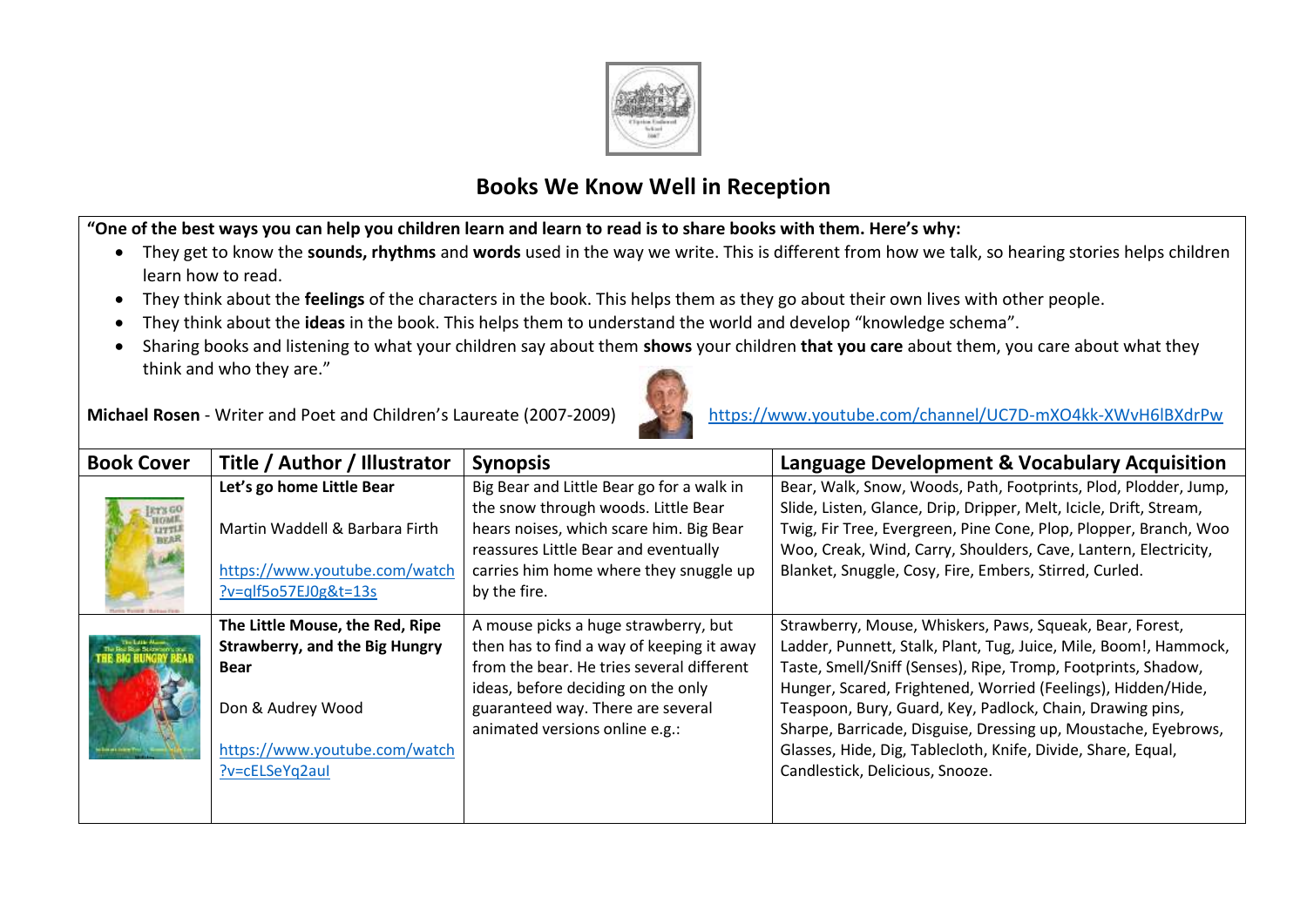| the Bessier.<br>The Echo | <b>Little Beaver and The Echo</b><br>Amy MacDonald & Sarah Fox-<br><b>Davies</b><br>https://www.youtube.com/watch<br>?v=j9Zueh5uSKA | A lonely beaver hasn't any friends. One<br>day, he hears someone crying on the<br>other side of the pond, so off he sets,<br>hoping to find them. Read by the author<br>here:                                                                                                                                                      | Beaver, (mammal, rodent, long teeth, fur, webbed back feet, flat,<br>scaly tails, Northern Hemisphere, Canada, globe), Echo, Pond,<br>Trees, Gnarled, Twisted, Tall, Reflection, Calm, Island, Mountain,<br>Lily-pads, Lilies, Reeds, Dam, Lodge, Edge, Voice, Lonely,<br>Moment, Sad, Friend, Paddle/Paddled, Oar, Boat, Canoe, Duck,<br>Swimming, Circle, Sliding, Otter, Bank, Turtle, Sunning, Rock,<br>Wise, Mud, Happy, Surprised, Hooray!                                                                           |
|--------------------------|-------------------------------------------------------------------------------------------------------------------------------------|------------------------------------------------------------------------------------------------------------------------------------------------------------------------------------------------------------------------------------------------------------------------------------------------------------------------------------|----------------------------------------------------------------------------------------------------------------------------------------------------------------------------------------------------------------------------------------------------------------------------------------------------------------------------------------------------------------------------------------------------------------------------------------------------------------------------------------------------------------------------|
| The Train Ride           | <b>The Train Ride</b><br>June Crebbin & Stephen Lambert<br>https://www.youtube.com/watch<br>?v=QiqFOZcZVdg                          | Climb aboard for a rhythmic train ride<br>through the country. There's lots to see<br>and someone very special waiting at the<br>end! A little girl and her mother board<br>the train in town and set off on a journey<br>through the countryside. As they travel,<br>the girl looks out of the window                             | Journey, Train, Platform, Steam, Aboard, Tracks, Passengers,<br>Poppies, Washing Line, Fluttering, Rhythm, View, Window,<br>Sheep, Cows, Meadow, Hill, Mare, Foal, Bumpety, Shiny, Tractor,<br>Load, Trailer, Ticket Collector, Tunnel, Scary, Mirror, Reflection,<br>Staring, Gaggle, Geese, Strutting, Treetops (Canopy), Sky, Giant,<br>Hot Air Balloon, Sailing, Engine, Market Square, Seaside, Town,<br>Lighthouse, Sand, Sea, Fishing Boat, Viaduct, Seagulls, Awning,<br>Station, Signal, Grandma, Welcoming, Hug. |
| George and the DRAGON    | <b>George and the Dragon</b><br>Chris Wormell<br>https://www.youtube.com/watch<br>?v=HSI3wpySr5Q                                    | Far, far away in the high, high mountains<br>in a deep, deep valley in a dark, dark cave<br>- there lived a mighty dragon. He was an<br>awesome and frightening creature,<br>terrorising whole armies, destroying<br>castles, demolishing forests and<br>kidnapping princesses. But, this mighty<br>dragon had a deep, dark secret | Dragon, far far away, high mountains, deep valley, dark cave,<br>mighty, nostrils, wing span, scales, talons, clouds, forest, fiery<br>breath, smash, castle, flick, mighty, tail, brush away, army,<br>sweep, monstrous, fierce, terrible, secret, terrified, pity, skull,<br>skeleton, draughty, previous, fixtures and furnishings,<br>inconvenient, miles away, miserable, matters worse, sugar, pop,<br>borrow, loan, couple, screamed, groaned, spread, cushion,<br>princess, cosy, beware.                          |
|                          | <b>The Great Green Forest</b><br>Paul Geraghty<br>https://www.youtube.com/watch<br>?v=PNXsFTXONhE                                   | Set in the Amazon rainforests of South<br>America, a little treemouse wants a nice,<br>quiet sleep, but all the animals are<br>making too much noise. Suddenly,<br>another noise get louder and louder -<br>and the treemouse takes action to save<br>the forest. A story with an environmental<br>theme.                          | Rainforest, South America, treemouse, sunrise, frogs, screechy,<br>cicada, humming bird, forest crown, toucans, macaw, parrot,<br>squawked, pierced, curtain of green, forest was alive, voice was<br>drowned, bickered, monkeys, echo, clung, cowered, leopard,<br>panther, shudder, ugly, the earth thundered, bulldozer, stood<br>firm, sensed, shadows, peace.                                                                                                                                                         |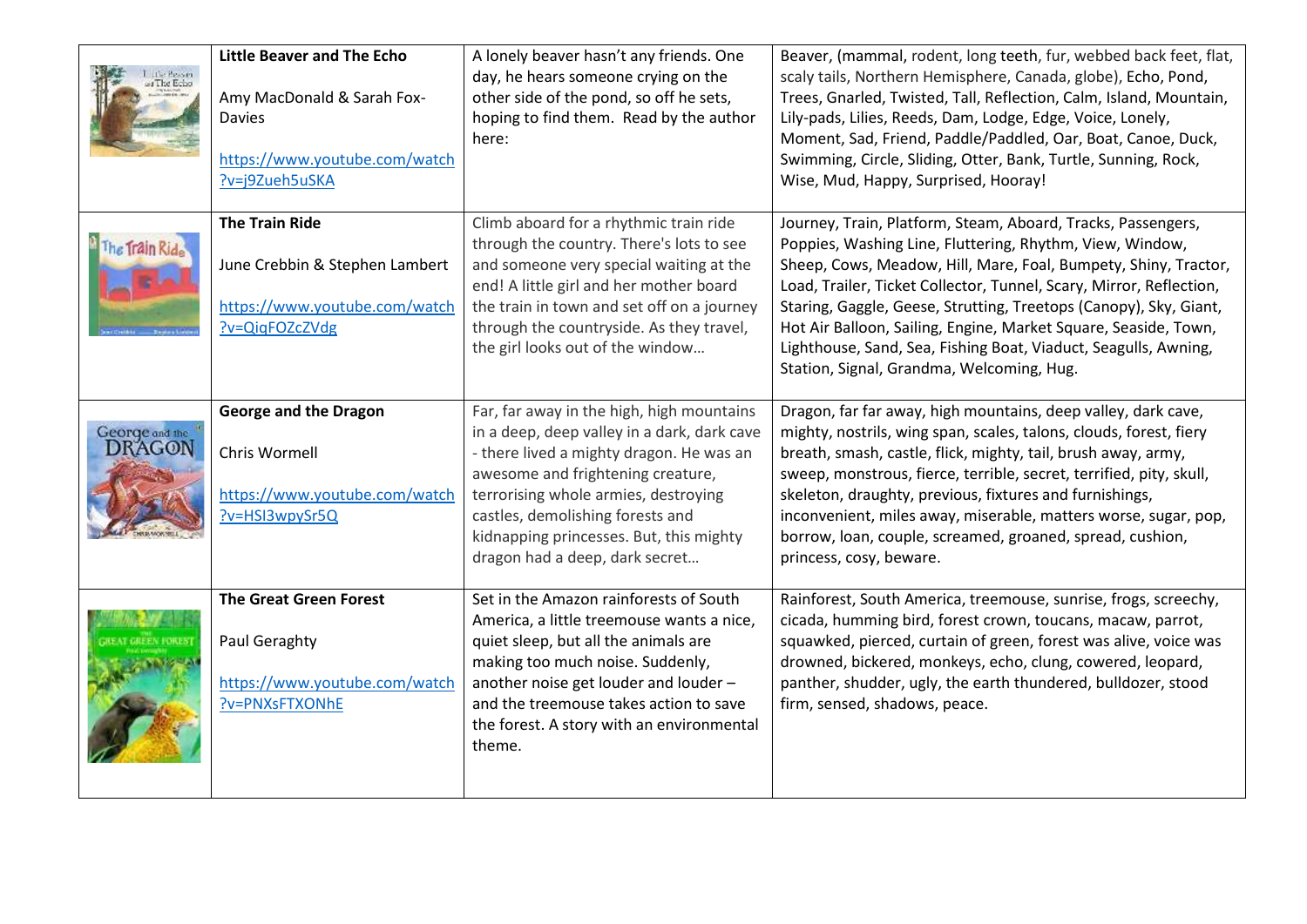|                             | This is our house<br>Michael Rosen & Bob Graham<br>https://www.youtube.com/watch<br>?v=wf n6yjr9T0<br>Alfie gets in first | George says the cardboard house is his<br>and no one else can play in it. But Lindy,<br>Marlene, Luther, Sophie and Rasheda<br>have other ideas! A story about sharing<br>and friendship.<br>Alfie is so excited to be the first one<br>home from shopping that by mistake he | Belongs to, share, mean, friends, kind, (communal) playground,<br>swings, flats, tower block, cardboard, imagination, headed,<br>mend, picking-on, jumbo jet, flight, radioed, crowds, make-way,<br>plan, tunnel, paddy, tantrum, belonging, together.<br>Ahead, corner, raced, push-chair (buggy), brake, key, front door,<br>lifted, basket, won, slam, bang, catch, letterbox, reach, hungry, |
|-----------------------------|---------------------------------------------------------------------------------------------------------------------------|-------------------------------------------------------------------------------------------------------------------------------------------------------------------------------------------------------------------------------------------------------------------------------|--------------------------------------------------------------------------------------------------------------------------------------------------------------------------------------------------------------------------------------------------------------------------------------------------------------------------------------------------------------------------------------------------|
|                             | <b>Shirley Hughes</b><br>https://www.youtube.com/watch<br>?v=tFlvvcDPyxk                                                  | slams the front door shut, locking his<br>mum and baby sister out on the<br>doorstep. The whole neighbourhood<br>comes to help                                                                                                                                                | tired, cry, hurrying, neighbour, street, encouraging, sitting room<br>(lounge), right away, drain-pipe, milkman, milk-float, trouble,<br>worry, lock, window-cleaner, ladder, hurrying, climb, half-way up,<br>managed to, grandly,                                                                                                                                                              |
|                             | Tadpole's promise                                                                                                         | Where the willow meets the water, a<br>tadpole meets a caterpillar. They gaze into                                                                                                                                                                                            | Willow, tadpole, caterpillar, promise, gaze, fell in love, beautiful,<br>rainbow, shiny, pearl, broken promise, change, forgive, seasons,                                                                                                                                                                                                                                                        |
| <b>Tadpole's</b><br>Promise | Tony Ross & Jeanne Willis                                                                                                 | each other's tiny eyes and fall in love. But<br>then the tadpole breaks his promise A                                                                                                                                                                                         | twice, begged, last chance, world, broken my heart, cocoon,<br>moonlit, fluttered, butterfly, frog, leapt, lily-pad, swallowed, gulp,                                                                                                                                                                                                                                                            |
|                             | Tadpole's Promise - YouTube                                                                                               | story about frog and butterfly, science,<br>nature and lifecycles                                                                                                                                                                                                             | fondly, wondering.                                                                                                                                                                                                                                                                                                                                                                               |
|                             | Kipper's birthday                                                                                                         | Kipper's birthday is tomorrow. He bakes a<br>yummy cake to share with his friends and                                                                                                                                                                                         | Birthday, day before/after, yesterday, tomorrow, invitations, late,<br>ingredients, currants, eggs, flour, sugar, (glace) cherries, bowl,                                                                                                                                                                                                                                                        |
|                             | Mick Inkpen                                                                                                               | writes some invitations. But when he<br>writes 'come tomorrow' and hands them                                                                                                                                                                                                 | stir, ached, rolling pin, flat, squeezed, cake-tin, heap, decoration,<br>deliver, yawn, balloons, o'clock, sleepy, stretched, mountain,                                                                                                                                                                                                                                                          |
|                             | https://www.youtube.com/watch                                                                                             | out on his birthday morning, things all get                                                                                                                                                                                                                                   | dodging, boulders, noon, streamed in, blinked, puzzled, brain,                                                                                                                                                                                                                                                                                                                                   |
|                             | ?v=mm1BXicbFeU                                                                                                            | a bit confusing  Luckily it all turns out<br>well in the end when his friends arrive<br>with the best present ever!                                                                                                                                                           | presents, napkin, candles, disappointed, cake.                                                                                                                                                                                                                                                                                                                                                   |
|                             | One tiny turtle                                                                                                           | Watch one tiny loggerhead turtle grow<br>bigger and bigger and then follow her back                                                                                                                                                                                           | Memory, loggerhead, empty, surface, tangle, sea/weed, jungle,<br>driftwood, tiny, creatures, cling, nursery, sea turtle, shadows,                                                                                                                                                                                                                                                                |
|                             | Nicola Davies & Jane Chapman                                                                                              | to the beach where she was born. A<br>natural history, non-fiction book                                                                                                                                                                                                       | shell, leather, beak, shrimps, crabs, flapping, flippers, pick-pin,<br>swift, breath, blink, secret, reptiles, rides-out, storms, floats,                                                                                                                                                                                                                                                        |
|                             | https://www.youtube.com/watch                                                                                             |                                                                                                                                                                                                                                                                               | steadily, vanished, armour, helmet, tough, millions, feast,                                                                                                                                                                                                                                                                                                                                      |
|                             | ?v=u5hwlHo-0xl                                                                                                            |                                                                                                                                                                                                                                                                               | disappears, wanders, far and wide, juicy, shoals, turquoise,<br>munch, corals, travel, trace, glimpse, compass, current, surf,                                                                                                                                                                                                                                                                   |
|                             |                                                                                                                           |                                                                                                                                                                                                                                                                               | barrow, stream, scooping, hind, steep, squidgy, ping-pong,                                                                                                                                                                                                                                                                                                                                       |
|                             |                                                                                                                           |                                                                                                                                                                                                                                                                               | wriggle, hatchlings, horizon, skeeter towards, claws, beach.                                                                                                                                                                                                                                                                                                                                     |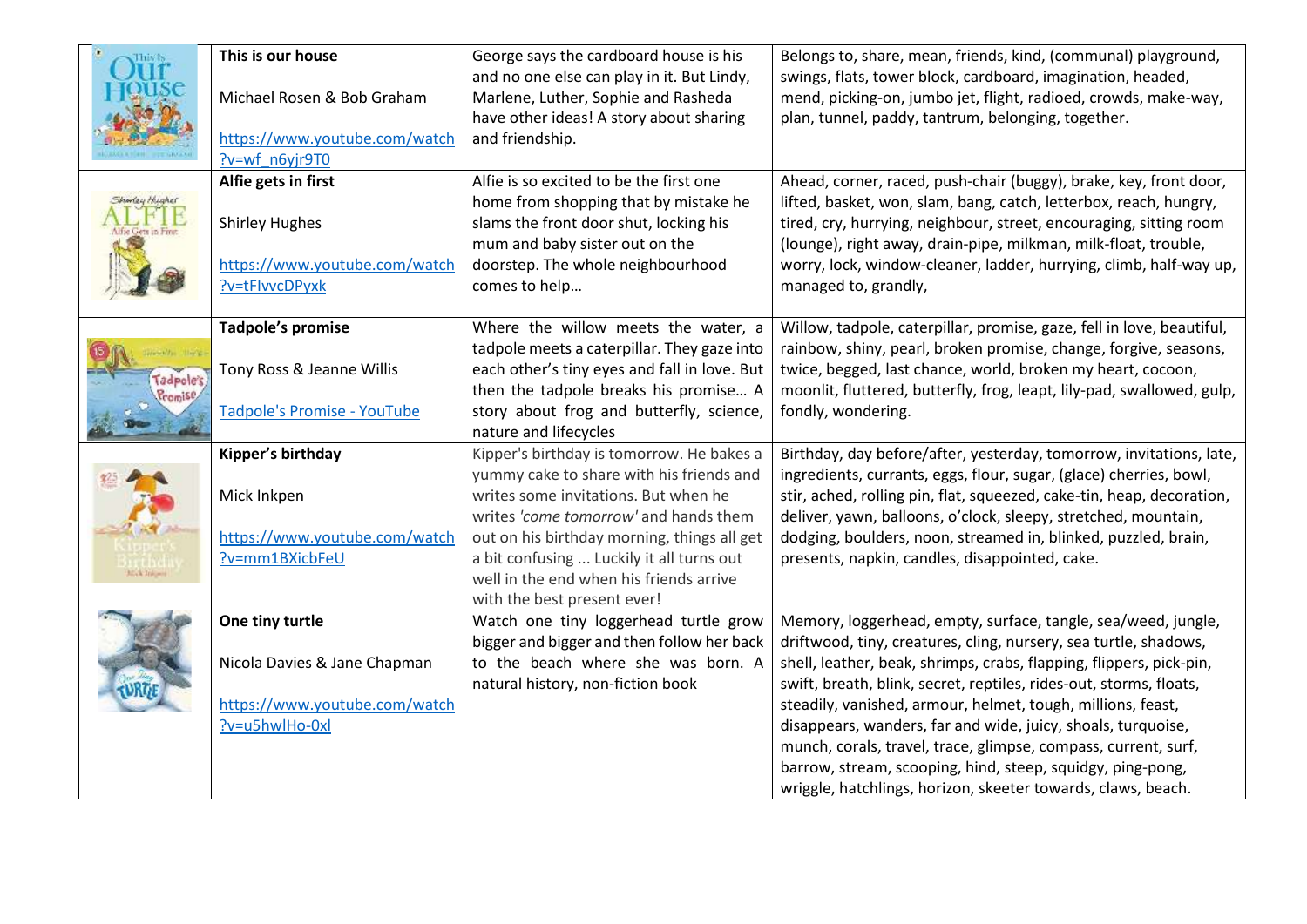|                                | <b>Dinosaur Roar!</b>                           | A rhyming text about dinosaurs, all of                                                                                            | Roar, squeak, fierce, meek, fast, slow, above, below, weak,                                                                                                                                     |
|--------------------------------|-------------------------------------------------|-----------------------------------------------------------------------------------------------------------------------------------|-------------------------------------------------------------------------------------------------------------------------------------------------------------------------------------------------|
|                                | Paul & Henrietta Strickland                     | whom are hungry! Can be learnt off my<br>heart as a poem and performed to an<br>audience.                                         | strong, short, long, fat, tiny, clean, slimy, sweet, grumpy, spiky,<br>lumpy, gobble, nibble, munch, scrunch.                                                                                   |
|                                | https://www.youtube.com/watch<br>?v=5MMiiXlFNZA |                                                                                                                                   |                                                                                                                                                                                                 |
| :One<br><b>Strowy</b><br>Night | One snowy night                                 | Percy the park keeper always feeds the                                                                                            | Park, hibernate, winter, seasons, park keeper, scarf, woolly,                                                                                                                                   |
|                                | Nick Butterworth                                | animals in the park where he lives. But<br>one cold winter's night Percy discovers<br>that his little friends need more than food | wellington boots, hut, roundabout, cosy, share, snowflakes,<br>blanket, cocoa, tapping, squirrel, miserable, snuggled down,<br>shivering, frozen, squeezed, tickling, fox, tickling, scratched, |
|                                | https://www.youtube.com/watch                   | and he must find a way to help them.                                                                                              | promise, good gracious!, badger, ducks, hedgehog, mice, shoved,                                                                                                                                 |
|                                | ?v=xHWTK9u6RxY                                  |                                                                                                                                   | pricked up ears, whispered, monster, claws, floorboards, chuckle,<br>mole, hot water bottle, stirred, slippers, to spare.                                                                       |
| deety Fish                     | <b>Figety Fish</b>                              | Tiddler was always fidgeting. He wriggled                                                                                         | Fidget, wriggles, squiggled, darted, giggled, fed up, cave, dived,                                                                                                                              |
|                                |                                                 | and squiggled, until his mum told him to                                                                                          | flipped, leapt, dipped, rocket, glided, swan, currents, fins,                                                                                                                                   |
|                                | Ruth Galloway                                   | go out and swim till he was tired. So<br>Tiddler swam out into the deep sea,                                                      | limpets, clung, jellyfish, stung, starfish, butted, clickety-clackety,<br>crab, scuttled, seaweed, exciting, snap!, trapped, trembled,                                                          |
|                                | https://www.youtube.com/watch                   | where he met limpets and jellyfish, he                                                                                            | shivered, shook, quivered, rumbled, grumbled, tumbled, flutterd,                                                                                                                                |
|                                | ?v=TLW_jwXgbRg                                  | went further till he reached a big, dark<br>cave.                                                                                 | groaned, mumbled, moaned, enormous, manners, shot, weeds,<br>energy, adventures,                                                                                                                |
|                                | <b>Pumpkin soup</b>                             | Cat, Duck and Squirrel live in an old white                                                                                       | Deep, woods, cabin, pumpkins, bagpipes, banjo, cat, squirrel,                                                                                                                                   |
|                                | Helen Cooper                                    | cabin, with a pumpkin patch in the<br>garden. Every day Cat slices up some                                                        | duck, soup, slices, stirs, scoops, pipkin, slurp, quilt, stitched,<br>feathers, peaceful, tiptoed, murmured, stretched, Ker-plonk!,                                                             |
|                                |                                                 | pumpkin, Squirrel stirs in some water and                                                                                         | trotted, squeaked, snapped, tugged, squabble, row, racket,                                                                                                                                      |
|                                | https://www.youtube.com/watch                   | Duck tips in some salt to make perfect                                                                                            | rumpus, wailed, barrow, waddled, stormed, scoffed, (veg) patch,                                                                                                                                 |
|                                | ?v=ht9rauWCKkE                                  | pumpkin soup until the day Duck wants                                                                                             | paced, muttered, tasty, sobbed, scared, wandered, feared, cliff,                                                                                                                                |
|                                |                                                 | to do the stirring<br>A story about friendship and sharing.                                                                       | scrambled, searched, whispered, plodded, burst, slopped, burnt,<br>measure.                                                                                                                     |
|                                |                                                 |                                                                                                                                   |                                                                                                                                                                                                 |
|                                | My cat likes to hide in boxes                   | Lots of cats from all around the world do                                                                                         | France, dance, Spain, aeroplane, Norway, doorway, Greece,                                                                                                                                       |
|                                | Eve Sutton & Lynley Dodd                        | exciting things like fly aeroplanes or play<br>the violin - but this cat, an ordinary                                             | police, Brazil, chill, Berlin, violin, Japan, fan,                                                                                                                                              |
|                                |                                                 | round-the-house cat, likes to hide in                                                                                             |                                                                                                                                                                                                 |
|                                | https://www.youtube.com/watch                   | boxes. A rhyming book with lots of                                                                                                |                                                                                                                                                                                                 |
|                                | ?v=8EXEBqSd8Gg                                  | opportunities to join in.                                                                                                         |                                                                                                                                                                                                 |
|                                |                                                 |                                                                                                                                   |                                                                                                                                                                                                 |